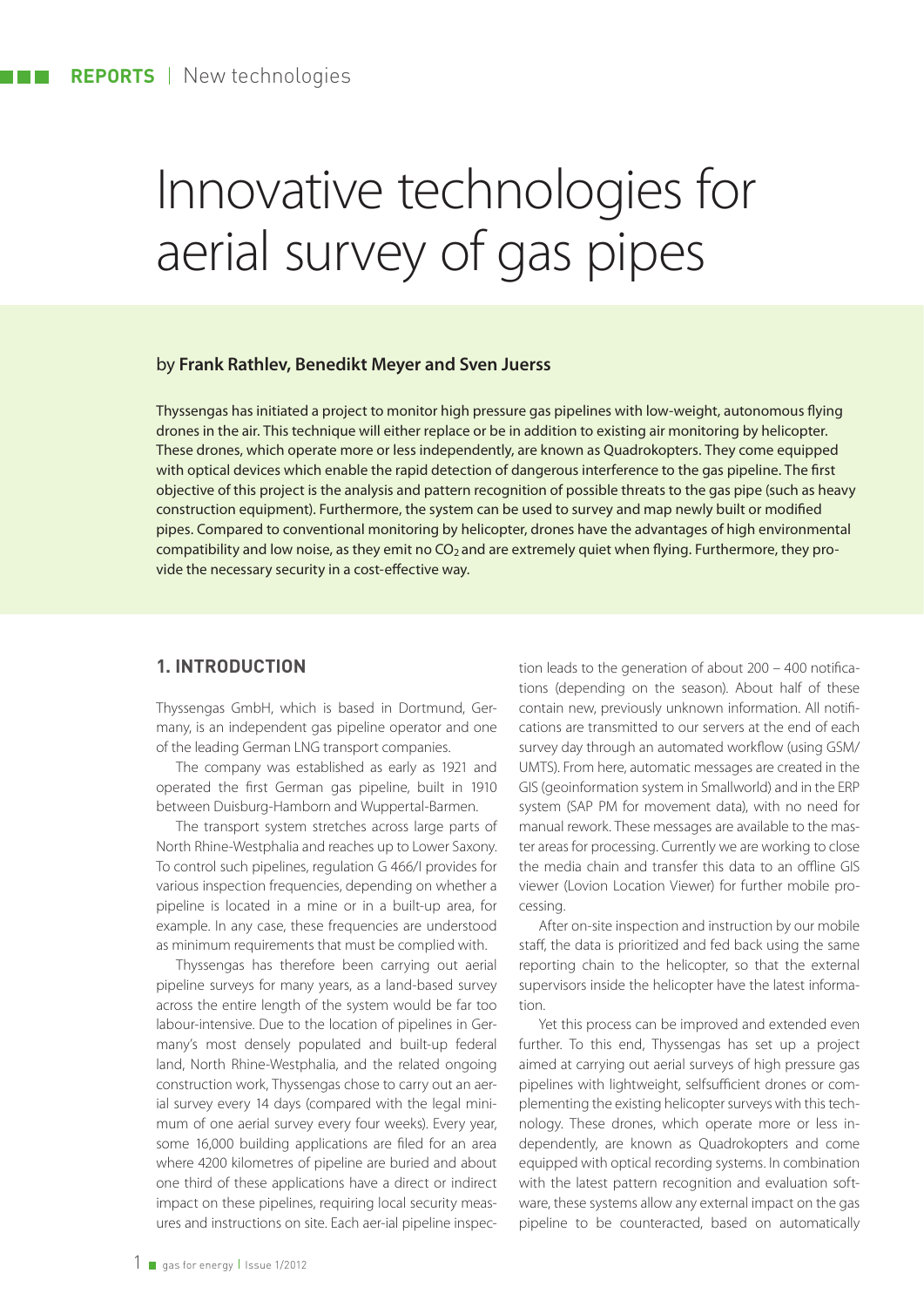

**Figure 1.** Aerial photograph taken by an UAV at an altitude of approximately 100 m.



**Figure 2.** Microdrone md4-1000 with camera system during flight operation.

generated messages which are transmitted to the operating units.

md4-1000 drones made by Siegen-based specialist microdrones will be used for a pilot aerial survey.

# **2. INFORMATION FROM THE AIR**

Microdrones are used wherever inspection by human supervisors would be impossible or too dangerous. With its rugged, weather resistant carbon fibre body, the md4-1000 achieves a flight time of up to 70 minutes. What is more, drones can be fitted with application-specific sensor systems (e.g., gas sensors).

Our pilot project is mostly intended to evaluate and identify the patterns of risks approaching a gas pipeline (e.g., heavy construction machinery). As the available gas sensors are not DVGW approved (DVGW = German Technical and Scientific As-sociation for Gas and Water), they are not appropriate in this context. These sensors are used for other applications, e.g., by the fire brigade.

Microdrones are independently flying utility aircraft which are steered using remote control or GPS Waypoint Navigation. They can be used for a variety of applications. Around the globe, they help different government authorities and organizations with intelligence and hazard control tasks and all kinds of surveillance. The modular utility concept allows the use of a range of instruments. High resolution digital cameras and camcorders, thermography and measuring systems are just a few examples of the broad selection of available equipment.

This makes microdrones a helpful tool for government

authorities, the police, fire brigade or nongovernmental security organisations for surveilling, localizing and fighting major hazards. Microdrones are subject to continuous development within the framework of a number of scientific research projects involving various partner institutes and high-tech companies. For instance, microdrones are currently used by the "AirShield project", which is funded by the German Federal Ministry of Education and Research, in an intelligent swarm to measure and automatically capture propa-gating gas clouds.

Within the framework of the "AVIGLE project cooperation", which is part of the "Ziel2" initiative by the Federal land of North Rhine-Westphalia, microdrones will provide three-dimensional views of buildings and complete neighbourhoods. In addition, they will support the set-up of an ad-hoc mobile network. This is based, among other things, on AAHRS (Altitude, Attitude and Heading Reference System), a system made up of accelerometers, gyroscopes, magnetometers, atmospheric pressure gauges, air humidity and temperature sensors as well as a GPS receiver.

The video and telemetry down link allows the transmission of live video images, as well as all the relevant telemetry data. All the data is graphically displayed using the ground station software which is included in the scope of supply, so the pilot is provided at all times with flight-relevant optical and acoustic information, e.g., battery level, position, altitude, distance, wind speed and other operating conditions.

In addition, all the measurement and position data is captured by the flight recorder and can be used for later evaluation and documentation. The software allows de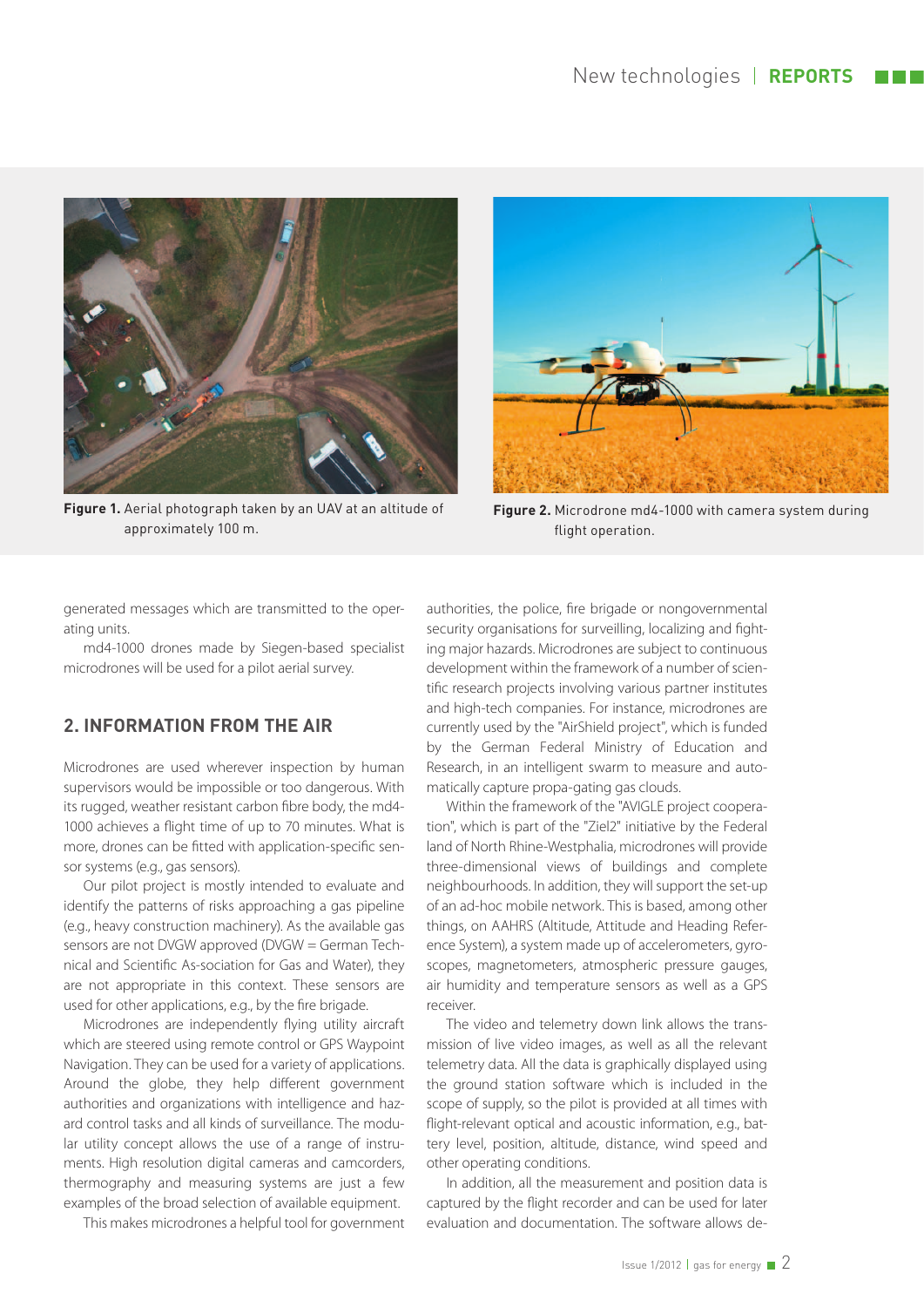tailed flight planning to get underway prior to the start of the flight.

Mission planning is based on existing pictures and maps. Both georeferenced graphi-cal material taken by the microdrone itself (Map N' Fly) or imported maps from commercial GIS systems can be used for this purpose.

Technical data

- Useful load of up to 1200 g
- Flight time up to 70 min
- Whisper-quiet operation
- Rugged, weather resistant carbon fibre body
- Selectable automatic or manual mode

Drone applications

- Large fires, forest fires
- Search and rescue action
- Traffic monitoring
- Accident analysis
- Border control
- Street riots and demonstrations

#### **3. GPS WAYPOINT**

The optional GPS Waypoint system allows pre-defined flight routes to be flown over automatically, thanks to prior programming on a laptop or PC or through a teachin process. For automated flights using Waypoint navigation, the ground station software incorporates a flight planning module. This can be used to change even the complete flight plan on site at short notice, and completely new routes can be entered with just a few clicks of the mouse.

All flight routes can be saved and restored upon request. The flight routes themselves can have almost any degree of complexity. With functionality such as POI (Point of Interest) and Map N' Fly, missions are quite simple. For instance, the drone holds the Points of Interest within the camera's visual field with just a click of the mouse, no matter what route is selected. With the Map N' Fly function, unknown terrain can be measured, georeferenced and used as maps for flight planning or other geographic applications.

During the planning of a waypoint route, the system automatically tries to avoid operating errors. For instance, critical flight situations such as insufficient programmed altitude above the ground or routes which are too long to manage with just one battery are automatically flagged. The system provides feedback about the estimated flight time and the expected image date coverage of the surveyed area. The precise adjustment of the camera and lenses is particularly important for measuring purposes so that any potential picture overlap can be considered upfront.

#### **4. LEGAL PREREQUISITES FOR DRONE OVERFLYING (UNMANNED AERIAL SYSTEMS, UAS)**

The intended aerial survey of high pressure gas pipeline routes using drones is subject to two legal texts, i.e., the German Air Traffic Act (LuftVG) of 2007, governing the use by aircraft of the air space over the Federal Republic of Germany.

Unmanned Aerial Systems (hereinafter referred to as UAS) are addressed in the Air Traffic Act only in the first section, paragraph 1, clauses 1 and 2.

"(1) The use of the air space by aircraft is free unless limited by this act, by the legal provisions enacted for its execution, by nationally applicable international law, by legal ordinances of the Council of Europe as well as legal provisions enacted for its execution."

 $(2)$  Aircraft includes:  $\dots$  11. other devices intended to be used in the air space, as far as these can be operated at an altitude of more than thirty metres above the ground or water."

In this paragraph and the related clauses, however, the use of UAS in the public area is addressed only to a limited extent.

In addition to the German Air Traffic Act (LuftVG), the Air Traffic Regulations (LuftVO) of 1999 are applicable in Germany. These provide detailed rules for pilots and any aircraft within the Federal Republic of Germany, including the operation of UAS, e.g., in paragraph 4a:

"The provisions of these regulations apply to the operation of aerial sports equipment and unmanned aerial systems unless the particularities of these aircraft, particularly exemption from airworthiness certification and from the requirement to use an airfield, the operating mode or the lack of crew result in the inapplicability of individual provisions."

Thyssengas GmbH plan to use unmanned aerial systems in the project they have initiated. The vision of the project is to ensure the fully independent action of such unmanned aerial systems in the final project stage. In this context, however, paragraph 15a, clause 3 of LuftVO provides critical limitations to the operation of UAS:

 $(3)$  The operation of unmanned aerial systems for the

<sup>&</sup>lt;sup>1</sup> LuftVG; first section; 1st subsection; "Luftfahrzeuge und Luftfahrtpersonal" (aircraft and airport crews); §1, clause (1)

<sup>&</sup>lt;sup>2</sup> LuftVG; first section; 1st subsection; "Luftfahrzeuge und Luftfahrtpersonal" (aircraft and airport crews); §1, clause (2)

<sup>3</sup> LuftVO; first section; §4a; "Luftsportgerät und unbemanntes Luftfahrtgerät (aerial sports equipment and unmanned aerial systems)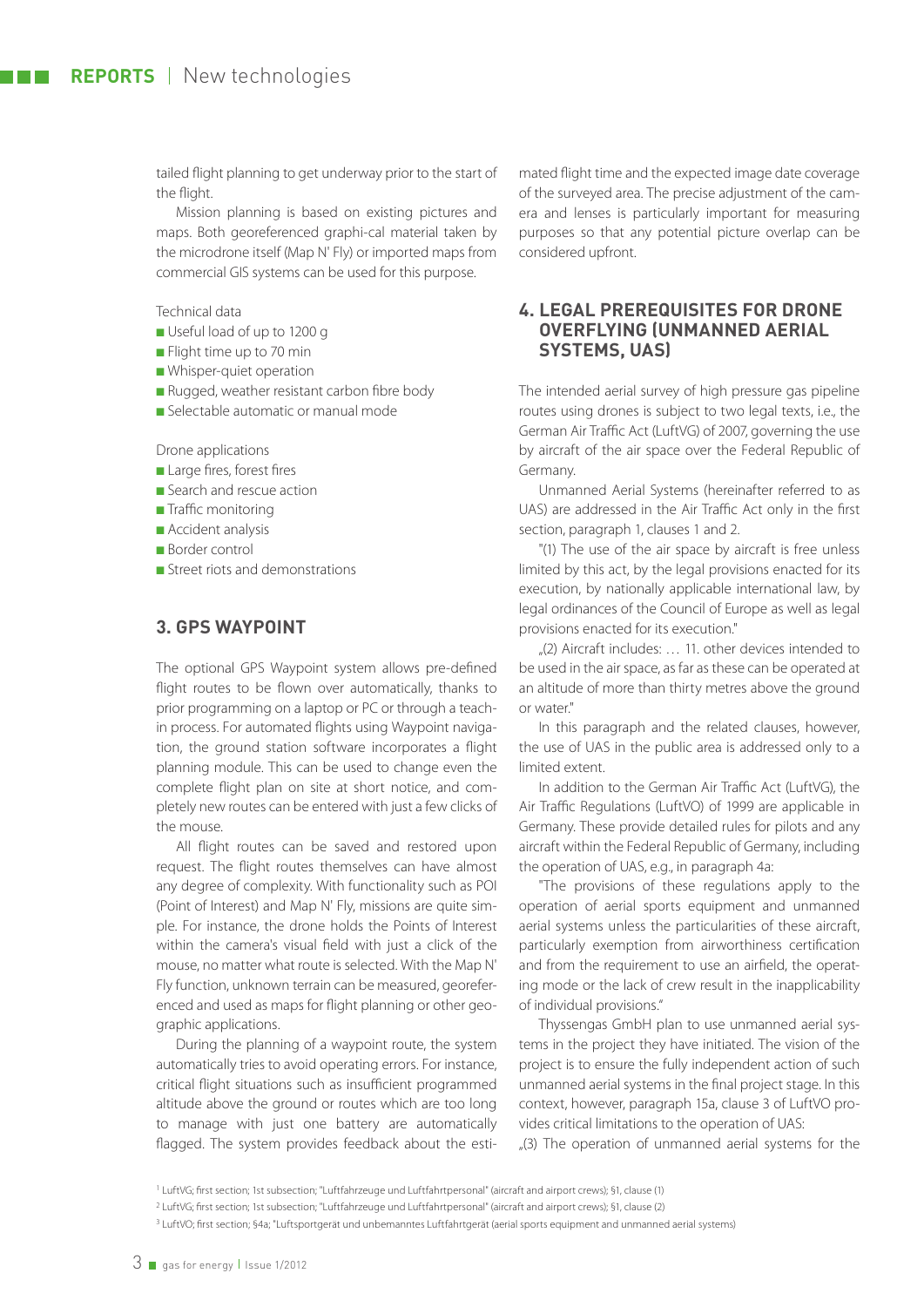purpose of paragraph 1 clause 2 no. 11 of Luftverkehrsgesetz (German Air Traffic Act) is prohibited if: 1. it is outside the visibility of the person steering it or 2. the total weight of the equipment exceeds 25 kg."

The visibility is defined later in paragraph 15a, clause (3) of LuftVO as follows:

"The operation is outside the visibility of the person steering it if the aircraft cannot be seen or clearly identified without particular optical aids."

Thus current legislation is clear about this issue for the purposes of the basic project objective: the autonomous operation of UAS is currently prohibited. However in order to progress the project, Thyssengas GmbH has approached the air traffic department at the Regional Government in Düsseldorf, because LuftVO paragraph 15a clause (3) provides the following:

"In areas with flight limitations as outlined in paragraph 11 and where an operation will not go beyond the aerodrome traffic of an airfield, an exception from the prohi-bition as per phrase 1 may be allowed by the Federal air traffic authority in charge if the applied airspace use does not involve any risk to public safety and public order."

Based on this clause, a derogation for the planned test route over a length of approximately 10 km was sought. Within the approval process, the new technology was demonstrated to representatives of the Regional Government across a 800-metre-long part of the test route. This part had been approved for testing purposes in advance by the Regional Government and released for autonomous air traffic.

During the demonstration, representatives of the authorities were able to gain an impression of UAS in a real-life application, e.g., for the purpose of "defining" visibility as set out above. In essence, the Regional Government is committed to supporting and promoting innovative projects of this type within the scope of applicable legislation. At the same time, the representatives of the authorities in charge are currently investigating an application of UAS in industrial fields, as the Regional Government is receiving increasing applications for approval of this technology.

Following the demonstration, the representatives of the Regional Government assured Thyssengas GmbH that they would review the application with a view to granting special authorization.

At the time this article was written, no decision had been taken about granting special authorization for an autonomous aerial survey of routes for high pressure gas pipelines using UAS.

The photos taken during the demonstration for the Regional Government are very high resolution, so that pattern recognition software would be easily able to identify potential risks to the gas pipeline.

### **5. TECHNOLOGICAL BENEFITS FOR THE PIPELINE OPERATING COMPANY**

The aerial route survey using UAS offers various benefits for the overall line survey system. The message and response times are reduced, which greatly contributes to damage prevention. Unlike with conventional overflying, where messages are "only" available in the SAP and the GIS systems the next day, with the new survey systems, messages can be transmitted with a minimum time delay. What is more, these messages can be supported with graphical material, so that staff can preselect messages based on the graphics and prioritize them for further processing.

Another potential application of UAS in the field of pipeline surveillance is to use the system directly for emergency assistance. The UAS could be launched and landed in either fully or semi-automated (activation by an operator) mode. The UAS would then be used as "scouts". By overflying the area concerned, an initial overview of the situation can be gained, which can then be classified in order to initiate further action.

Furthermore, the system could be used for the initial measurement of new constructions or reconstructions, so as to enhance the efficiency and reduce the time schedules for updating existing data in documentation systems.

What should also be mentioned is that UAS, compared with conventional pipeline overflying using helicopters, offer good environmental compatibility and produce little noise. Helicopters consume much more energy (piston engine/turbine drive) and, especially in built-up areas, they are a source of major noise disturbance, due to their surveillance flight altitude of some 80-100 metres above the ground. What is more, UAS do not emit any CO<sub>2</sub> and allow whisper-quiet flight operation.

Last but not least, the pipeline operator is responsible for maintaining sight of surveillance costs, while ensuring the required degree of safety. The estimated overall cost of overflying, i.e., not only the cost of an external helicopter company including equipment, pilot and/or observer, but also internal costs such as starting and controlling surveillance flights, as well as the feeding back of infor-

<sup>4</sup> LuftVO; second section; §15a; "Verbotene Nutzung des LLuftraumes" (proshibited use of airspace); clause (3)

<sup>5</sup> LuftVO; second section; §15a; "Verbotene Nutzung des LLuftraumes" (proshibited use of airspace); clause (3)

<sup>6</sup> LuftVO; second section; §15a; "Verbotene Nutzung des LLuftraumes" (proshibited use of airspace); clause (3)